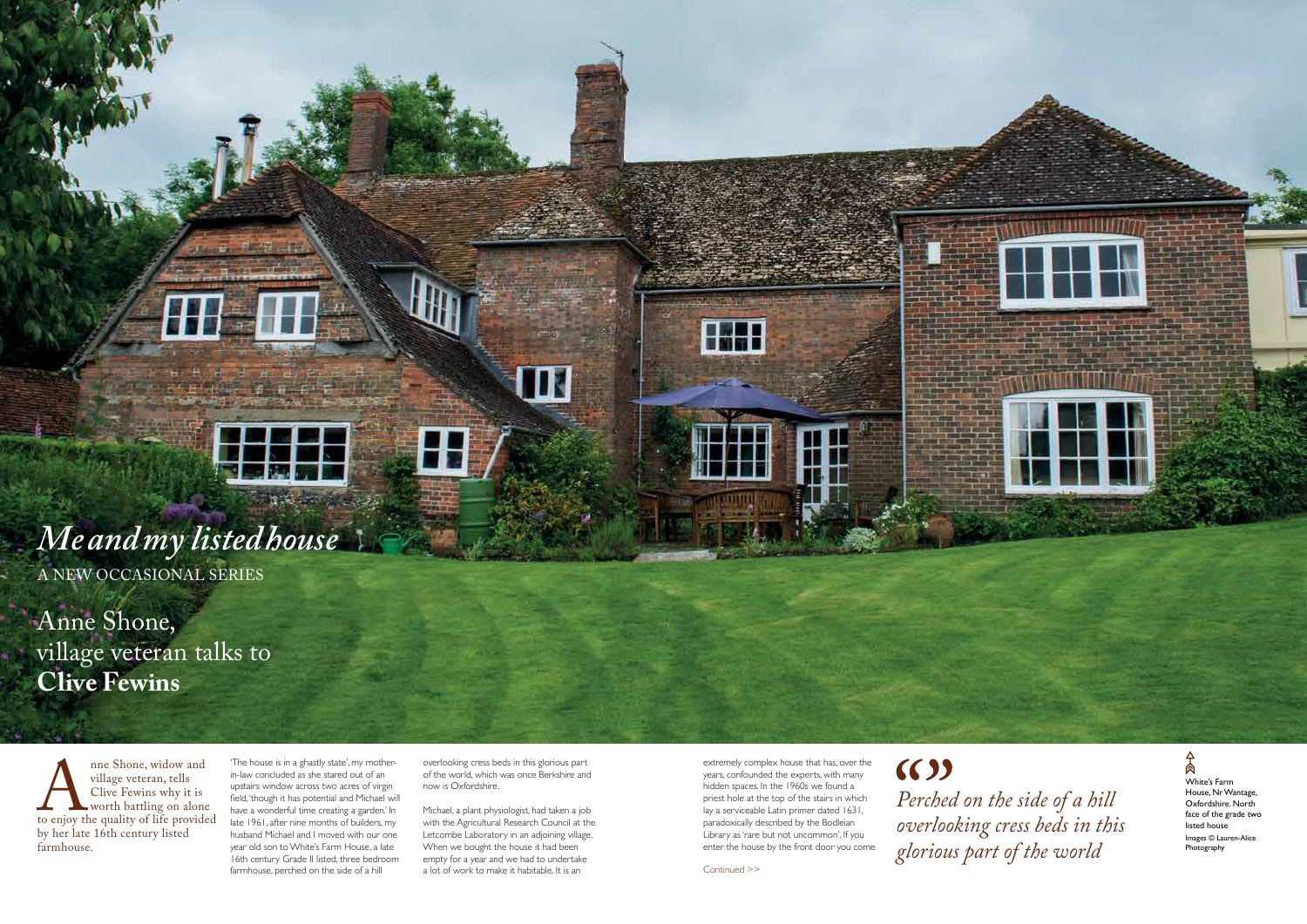#### **WHITE'S FARM HOUSE**

### $\mathbb{Z}$

## ADVERTISING SPACE

Continued >>

Dining room with original spit hook and bread oven

East Walk with herbaceous boarders

Sitting room with 17 century panelling

upon a fascinating entrance lobby with a very large chimney stack built from local Downland chalkstone. It is thought to date from about 1570. The curve of the wall as you enter has puzzled experts over the years, behind which is a large, unexplored void. Somehow, we never found the courage to do a proper job on this rather unusual feature. There are a number of jobs that, quite frankly, the two of us simply never got round to. But I don't think this matters much - it is a wonderful house and I love it dearly. Although it is fun to uncover treasures in an old listed property it is not always necessary to go through the building with a toothcomb, altering everything. Some features are just better left alone, or for the next generation to explore.

It is thought that the original timber-framed house was of three bays with a chimney at the centre. A fourth was added to the eastern end in 1670 and used as a kitchen. At the end of this there is a large fireplace beneath an intriguing looking spit hook and bread oven in what is now the dining room.

Today, the walls of the farmhouse are of brick, flint and chalk stone. It is a wonderfully romantic property with a marvellous undulating stone roof which dates from the 18th century. It is thought this rebuilt roof resulted from some form of catastrophe – probably a fire. The house is oriented NE¬SW, with two wings later added to the long four bay block. The north eastern block was probably built in the 19th century. A stair tower between the northern wing and the main block may have been an 18th century improvement and we added the NW wing in the 1960s which was designed by an architect friend, Hugh Creighton. This replaced a barn on staddle stones where, for several years, we had a Montessori nursery, which two of our children attended. We were able to incorporate a music room with a bedroom above in this extension, in keeping with the house (the more so now since the bricks have mellowed), but I still feel guilty that we removed the barn.

At 86, with some of the limitations that age brings, I now use a mobility scooter for shopping and visiting friends and a stair lift with a Rolator parked up and downstairs. Every two years when some of the gardens in the village are open, I am still glad that ours is included. On a beautiful summer's day it is just







as wonderful as when Michael and I arrived here in our 30s.

My daughter Frances, who lives a few miles away and comes in most days, says the house is in a sixties time warp. The kitchen still functions as well as it did 55 years ago with the Rayburn babbling away quietly throughout the year and what was then a newly designed built-in Tricity eye level oven and electric grill that has its original elements intact today. Originally it was a brewhouse open from floor to roof with a copper and a well which is still there.

When Michael died I felt it was natural that White's should still be my home. This was made possible when my daughter Frances suggested she would be my carer and she copes with the support of her two married brothers and my six grandchildren. Tatiana, my au pair from Slovakia, is also a great help.

The house has lost none of its attraction. I still enjoy being here and having friends to stay. The garden, its 'borrowed views' and my friends all provide comfort and inspiration.